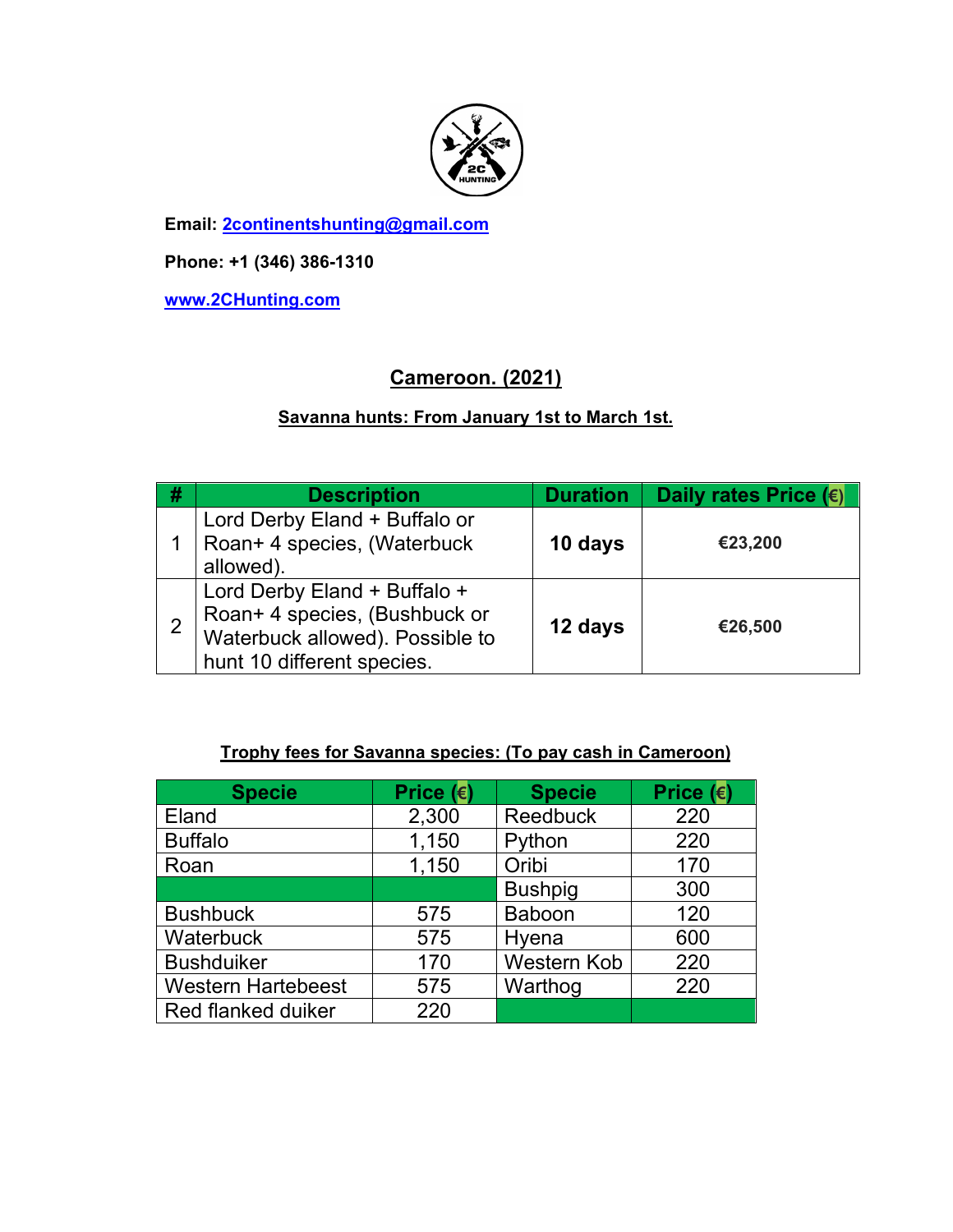#### **Forest hunts: From April 1st to July 15th.**

| -# | <b>Description</b>              |         | Duration   Daily rates Price $(\epsilon)$ |
|----|---------------------------------|---------|-------------------------------------------|
|    | Bongo + Dwarf forest buffalo or |         |                                           |
|    | Sitatunga + 4 other species.    | 12 days | €23,200                                   |
|    | Yellow back duiker allowed.     |         |                                           |
|    | Bongo + Dwarf forest buffalo +  |         |                                           |
| າ  | Sitatunga + 4 other species.    | 14 days | €27,500                                   |
|    | Yellow back duiker allowed.     |         |                                           |

# **Trophy fees for Forest species, (to pay cash in Cameroon):**

| <b>Specie</b>           | Price $(\epsilon)$ |
|-------------------------|--------------------|
| <b>Class A species</b>  |                    |
| Bongo                   | 2,900              |
| <b>Forest Buffalo</b>   | 1,750              |
| <b>Forest Sitatunga</b> | 1.750              |
| Yellow back duiker      | 1,750              |
| <b>Class B species</b>  |                    |
| <b>Giant Forest hog</b> | 1,100              |
| Red river hog           | 350                |
| <b>Peters Duiker</b>    | 350                |
| <b>Bay Duiker</b>       | 350                |
| Bate's pygmy antelope   | 350                |

## **Included:**

- Transfer round trip from the local airports to the hunting camp in savanna.
- Hunting crew: Professional hunter, trackers, skinners, hunting vehicle, all hunting transfers.
- An observer per hunter.
- Lodging, drinks and meals in the hunting camps, savanna and forest. (Champagne is not included)
- Hunting company Insurance.
- Hunting license.